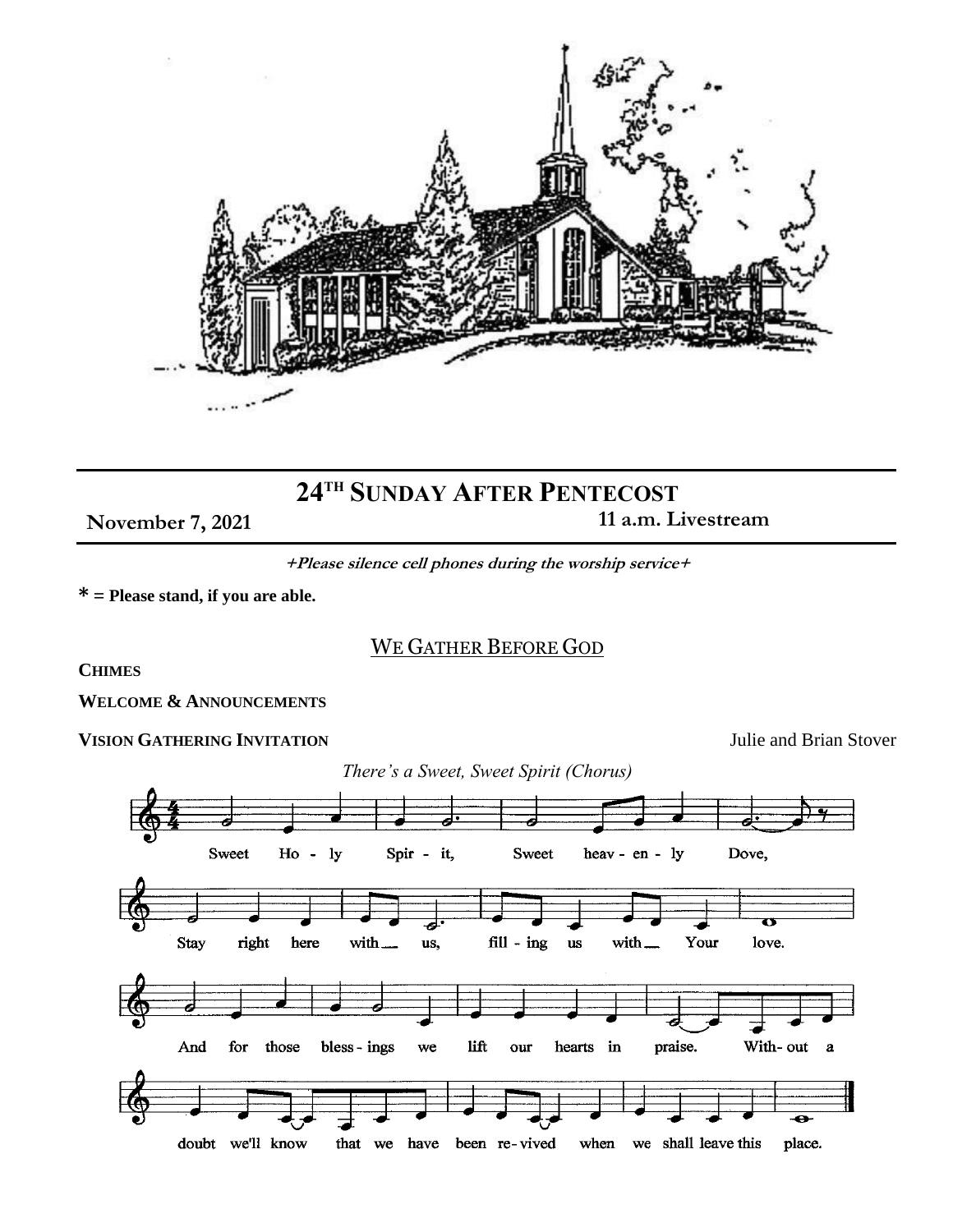#### **CALL TO WORSHIP**

- Leader: Come worship God,
- **People: who gives food to the hungry and sets the prisoner free.**
- Leader: Come worship God,
- **People: who gives life to the lifeless and sets our hearts aflame.**
- Leader: Come worship God,
- **People: and bring your gifts before the One who is their source.**

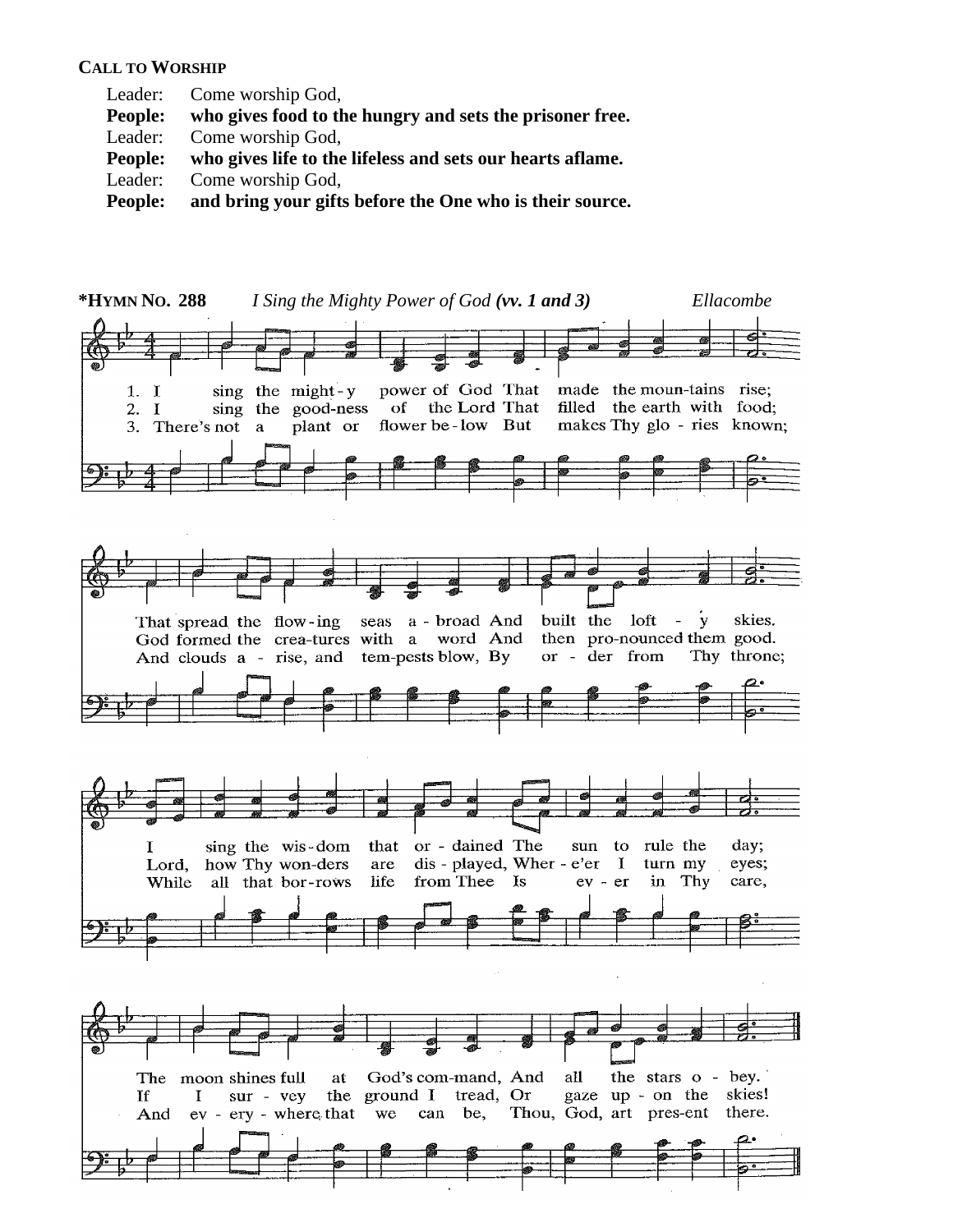## **\*CALL TO CONFESSION** Isaiah 43:2

When we pass through deep waters or go through times of fiery trial, the Lord our God is with us. With confidence in God, our creator and redeemer, let us confess our sin together.

## **\*THE PRAYER OF CONFESSION**

**O Christ, you praised the gift of the widow, who had so little and gave it all. Forgive us, O Christ, for turning our eyes away from people who are trapped in poverty. Forgive us, O Christ, for turning our resources into reasons for pride or greed. Forgive us, O Christ, and by your forgiveness, teach us to follow in your way of generosity.** 

## **\*SILENT CONFESSION**

## **\*ASSURANCE OF PARDON** Isaiah 43:1,9

Leader: Do not fear, says the Lord, for I have redeemed you. I have called you by name; you are mine. God is doing a new thing; now it springs forth!

**People: By the grace of Jesus Christ, we are forgiven! Thanks be to God.**



## **TIME WITH THE CHILDREN**

## **FIRST READING** 1 Kings 17:8-16 The Message

**7-9** Eventually the brook dried up because of the drought. Then God spoke to him: "Get up and go to Zarephath in Sidon and live there. I've instructed a woman who lives there, a widow, to feed you."

**10-11** So he got up and went to Zarephath. As he came to the entrance of the village he met a woman, a widow, gathering firewood. He asked her, "Please, would you bring me a little water in a jug? I need a drink." As she went to get it, he called out, "And while you're at it, would you bring me something to eat?"

**<sup>12</sup>** She said, "I swear, as surely as your God lives, I don't have so much as a biscuit. I have a handful of flour in a jar and a little oil in a bottle; you found me scratching together just enough firewood to make a last meal for my son and me. After we eat it, we'll die."

**13-14** Elijah said to her, "Don't worry about a thing. Go ahead and do what you've said. But first make a small biscuit for me and bring it back here. Then go ahead and make a meal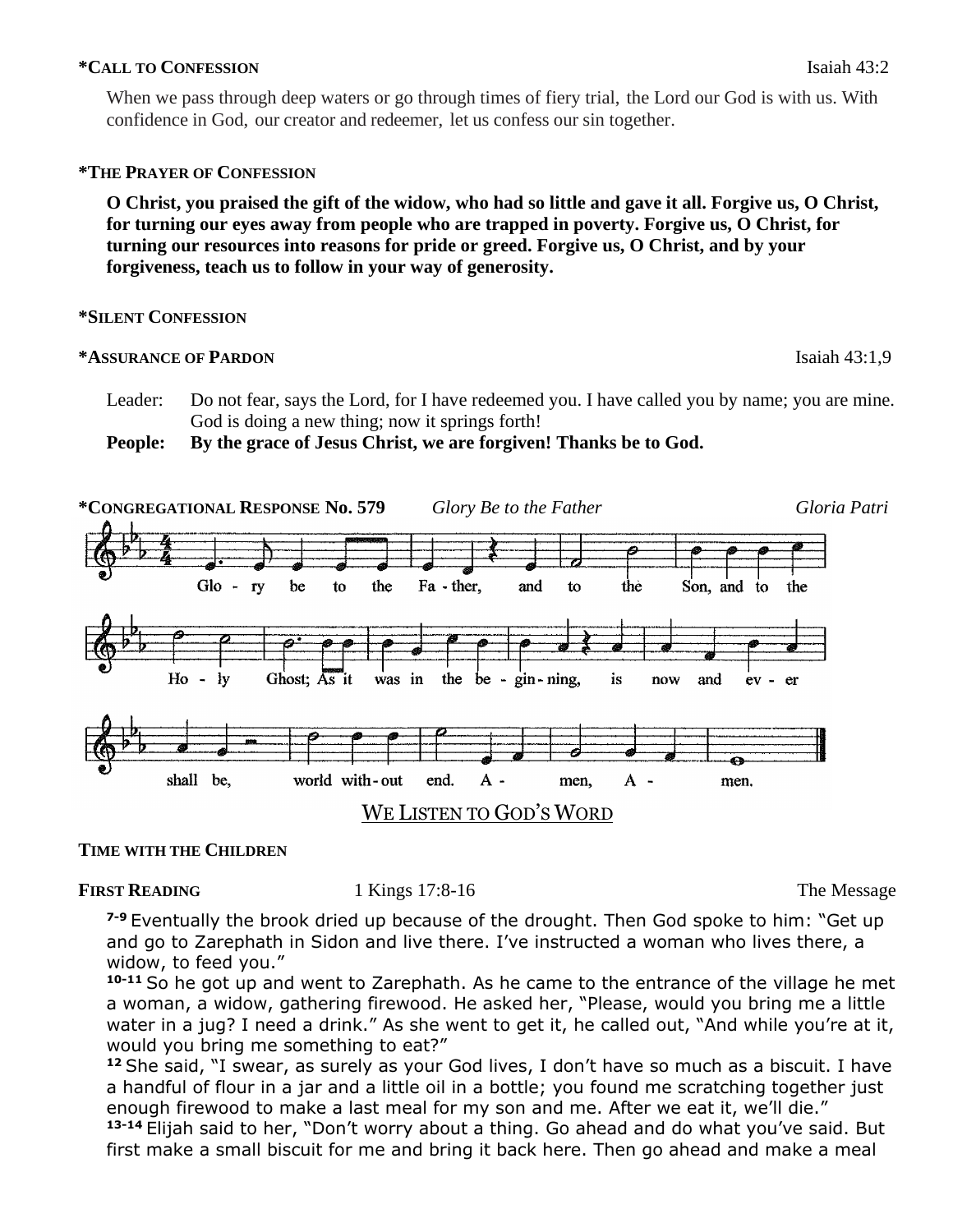from what's left for you and your son. This is the word of the God of Israel: 'The jar of flour will not run out and the bottle of oil will not become empty before Godsends rain on the land and ends this drought.'"

**15-16** And she went right off and did it, did just as Elijah asked. And it turned out as he said—daily food for her and her family. The jar of meal didn't run out and the bottle of oil didn't become empty: God's promise fulfilled to the letter, exactly as Elijah had delivered it!

**MUSICAL OFFERING** (9:00) How Great Thou Art arr. Nora Spect Janis McCollim, flute

 *(11:00) Come Bless the Lord* arr. Robert Lau Chancel Choir Janis McCollim, flute

*Come bless the Lord, all you his servants Lift up your hearts in prayer, come bless the Lord. We gather in this sacred place. Holy, holy, holy is Your name. We know the power of Your grace. Holy is Your name. O God the father, God the Son. Holy, holy, holy is Your name. And God, the Spirit, Three in One. Holy is Your name.*

#### **SECOND READING** Mark 12:38-44 The Message

**38-40** He continued teaching. "Watch out for the religion scholars. They love to walk around in academic gowns, preening in the radiance of public flattery, basking in prominent positions, sitting at the head table at every church function. And all the time they are exploiting the weak and helpless. The longer their prayers, the worse they get. But they'll pay for it in the end."

**41-44** Sitting across from the offering box, he was observing how the crowd tossed money in for the collection. Many of the rich were making large contributions. One poor widow came up and put in two small coins—a measly two cents. Jesus called his disciples over and said, "The truth is that this poor widow gave more to the collection than all the others put together. All the others gave what they'll never miss; she gave extravagantly what she couldn't afford—she gave her all."

Leader: The word of the Lord.

**People: Thanks be to God.**

## **PRAYER FOR ILLUMINATION**

**SERMON** The Widow's Gift Rev. Joshua D. Gill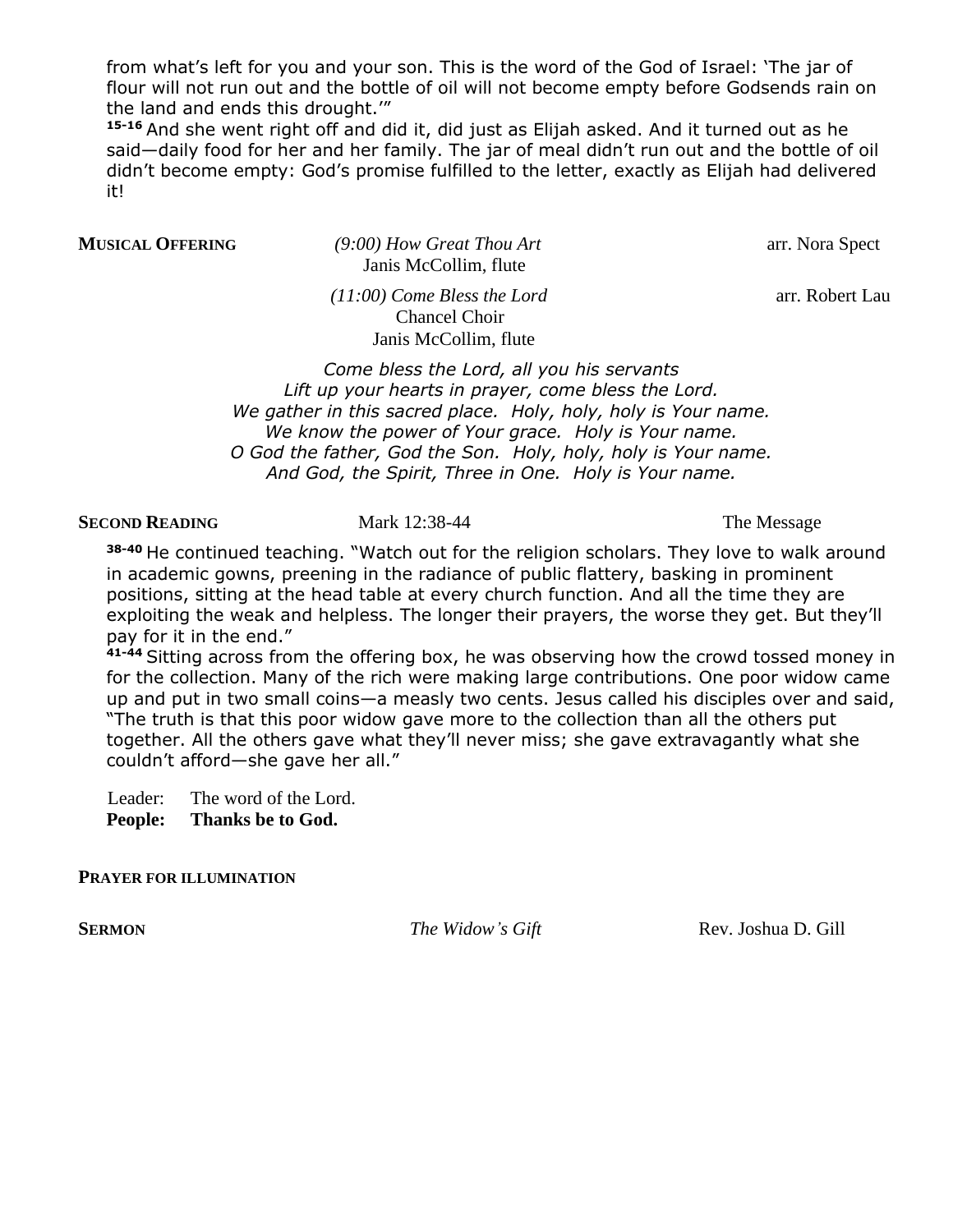## WE RESPOND TO GOD'S GRACE

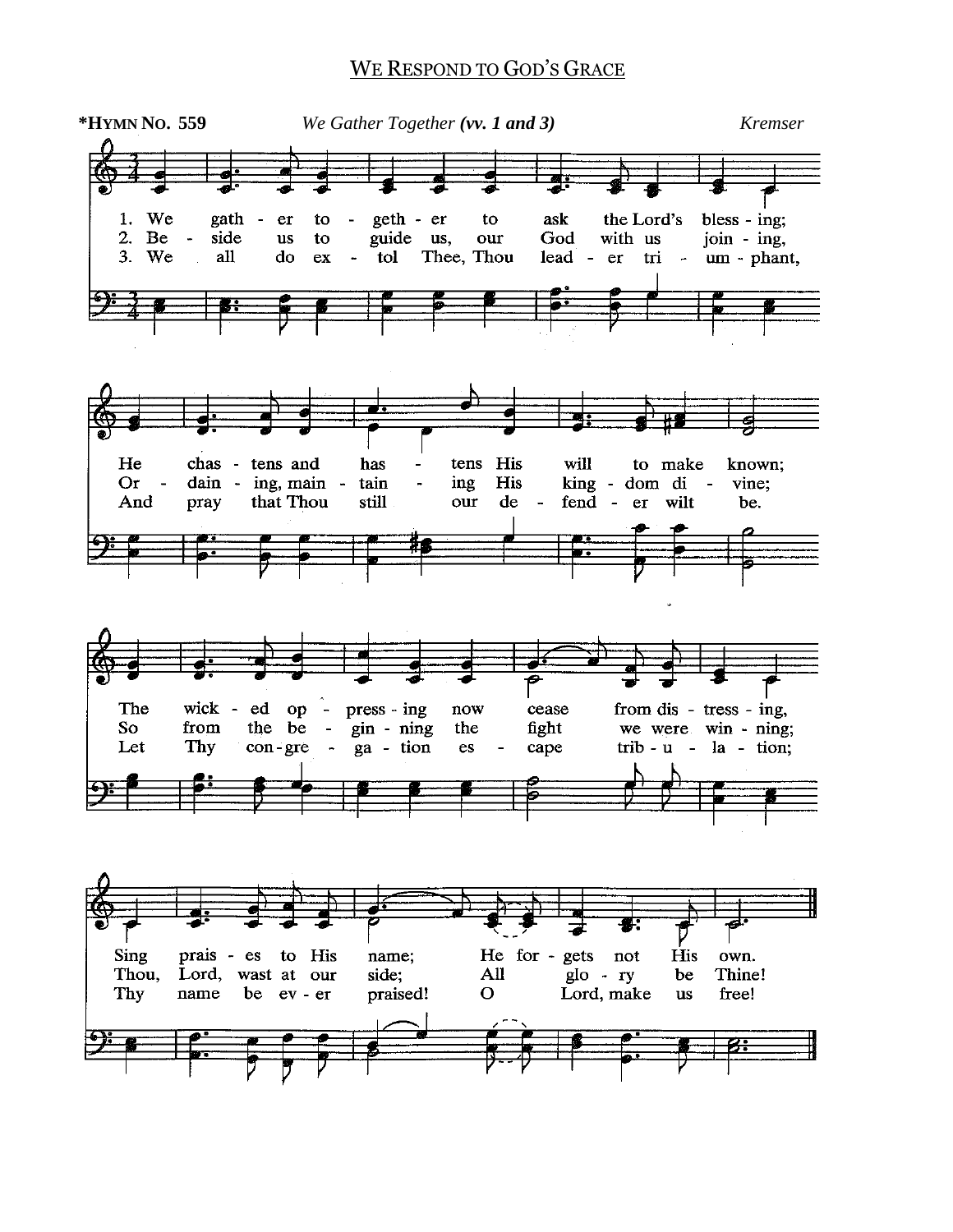**I believe in God, the Father Almighty, Maker of heaven and earth, and in Jesus Christ his only Son, our Lord, who was conceived by the Holy Ghost, born of the Virgin Mary, suffered under Pontius Pilate, was crucified, dead, and buried; he descended into hell; the third day he rose again from the dead; he ascended into heaven, and sitteth on the right hand of God the Father Almighty; from thence he shall come to judge the quick and the dead. I believe in the Holy Ghost, the holy catholic church, the communion of saints; the forgiveness of sins; the resurrection of the body; and the life everlasting. Amen.** 

**OFFERING**

## *Please place your offering in the plates in the Narthex. Thank you.*



## **PRAYER OF DEDICATION**

## THE SACRAMENT OF THE LORD'S SUPPER

## **INVITATION TO THE LORD'S TABLE**

This is the joyful feast of the people of God! People will come from North and South and from East and West to sit at table in the Kingdom of God.

## **GREAT PRAYER OF THANKSGIVING**

The Lord be with you. **And also with you.** Lift up your hearts. **We lift them to the Lord.** Let us give thanks to the Lord our God. **It is right to give our thanks and praise**. It is truly right and our greatest joy to give you thanks and praise, eternal and triune God. You spoke the world into being; your Word became flesh in Jesus Christ; by your Spirit you made us your people. When we were lost in sin, you found us, sending us your prophets and even your own Son. Therefore we praise you, joining our voices with choirs of angels and with all the faithful of every time and place, who forever sing to the glory of your name: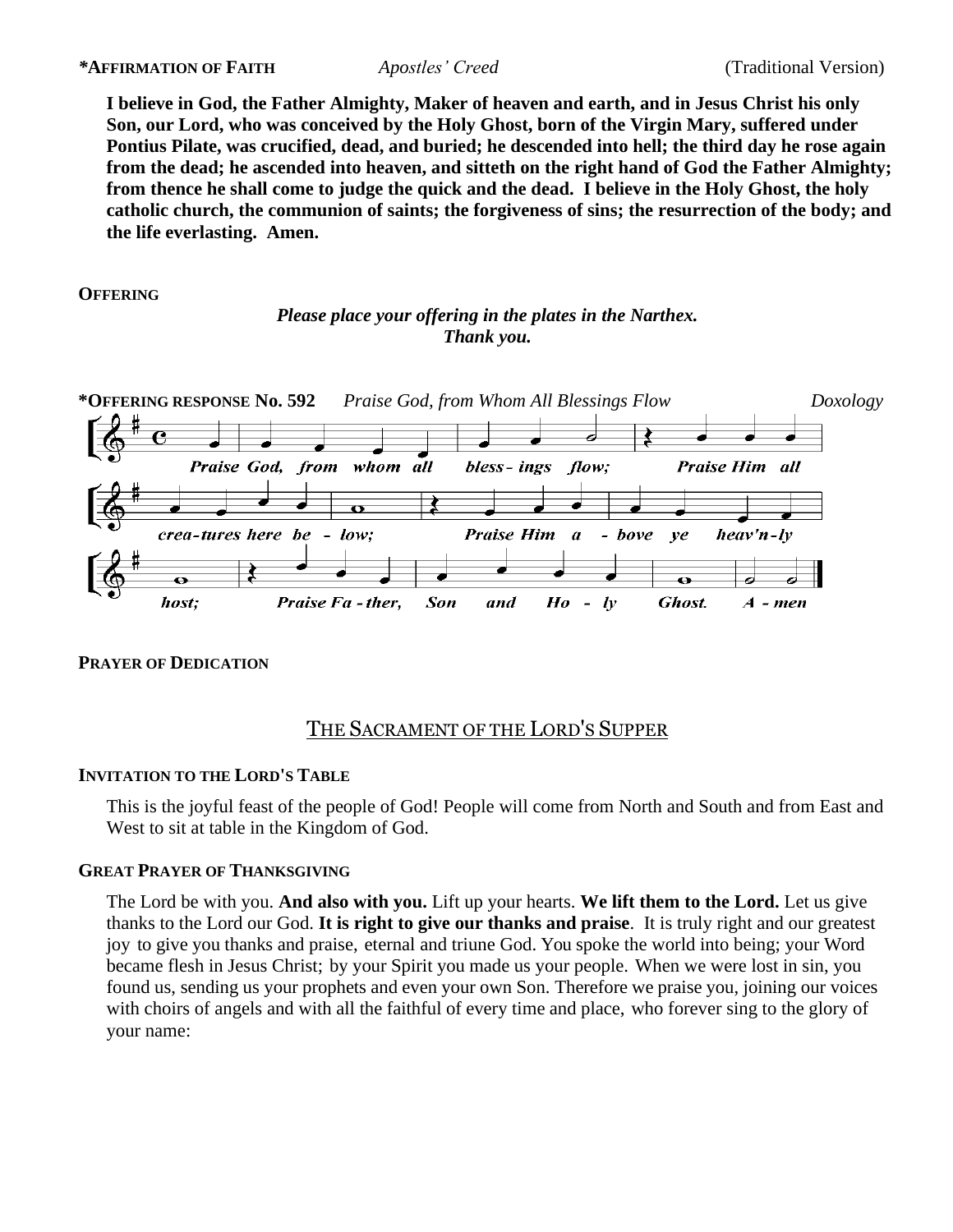

You are holy, O God of majesty, and blessed is Jesus Christ, your Son, our Lord. Born of Mary, he came to dwell among us, full of grace and truth. He forgave…..we pray the prayer Christ taught us saying….

**THE LORD'S PRAYER** (Traditional)

**Our Father, who art in heaven, hallowed be thy name. Thy kingdom come. Thy will be done, on earth as it is in heaven. Give us this day our daily bread; and forgive us our debts, as we forgive our debtors; and lead us not into temptation but deliver us from evil. For thine is the kingdom, and the power, and the glory forever. Amen** 

**WORDS OF INSTITUTION**

**PRAYER AFTER COMMUNION**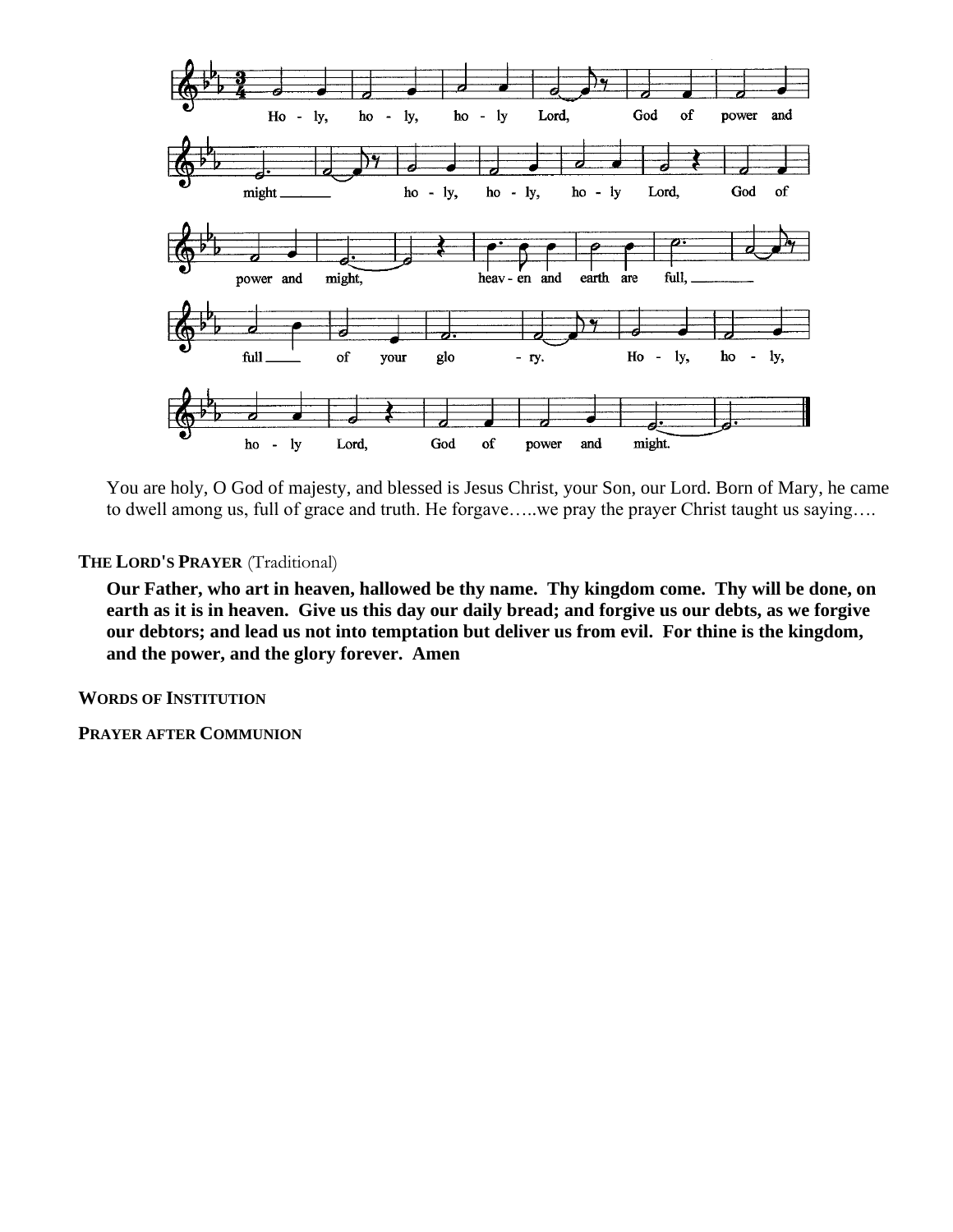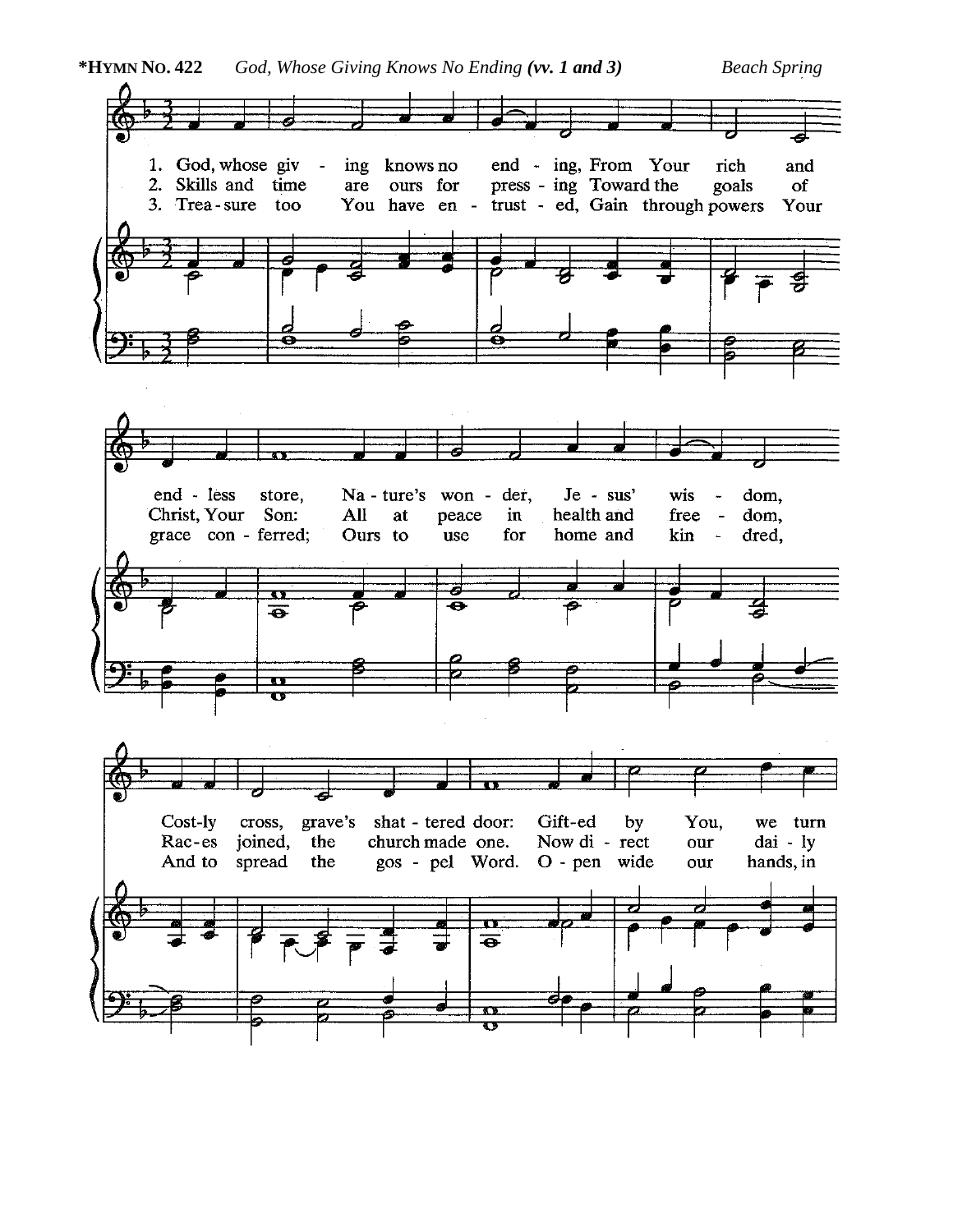

## WE DEPART FOR SERVICE



## **CHANCEL FLOWER DEDICATION**

**The flowers in the chancel today are given to the Glory of God by Lori Koontz in honor of the installation of Rev. Joshua D. Gill.**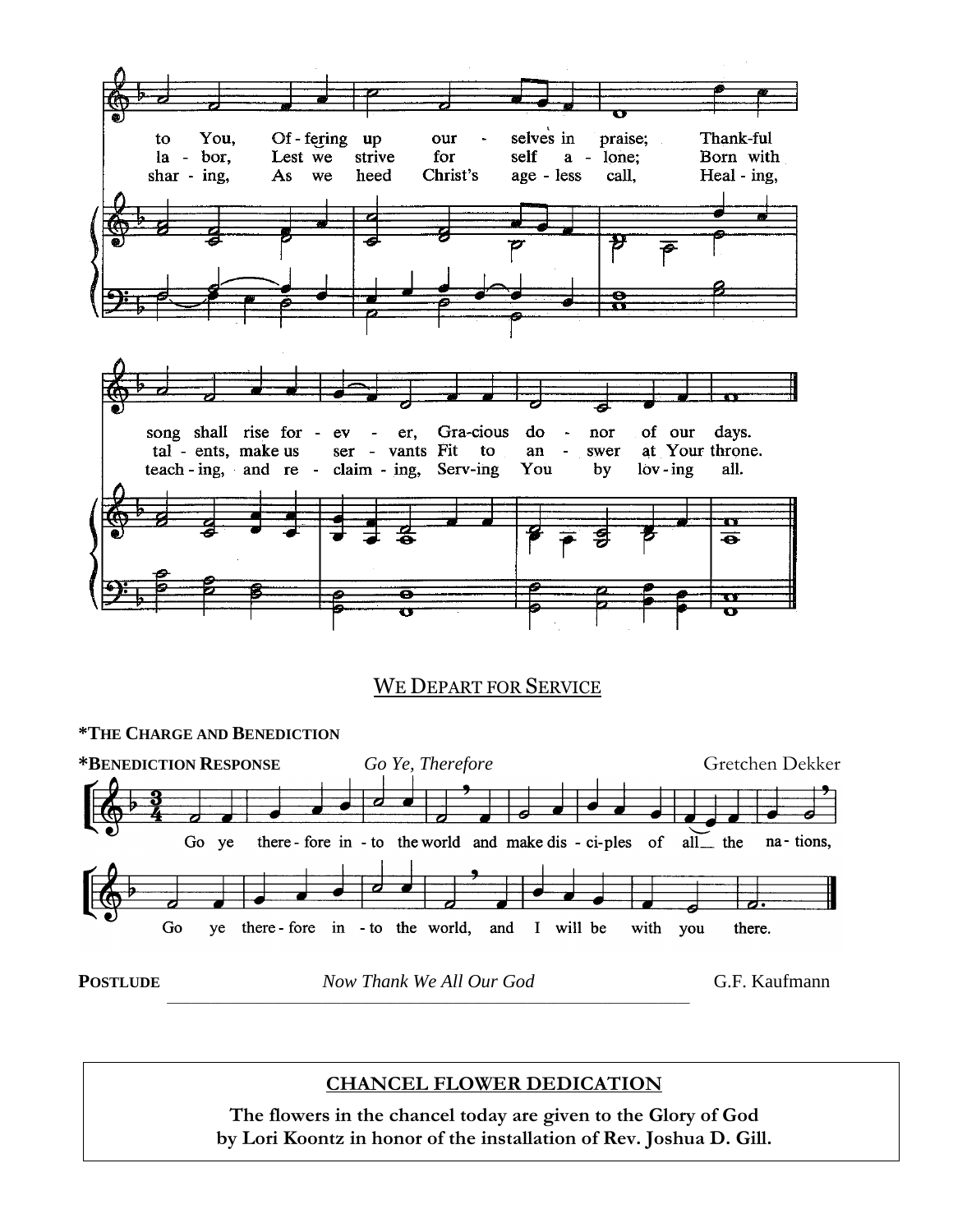# **LEADING THE SERVICE**

**The Rev. Joshua D. Gill**, Pastor **Randy Yoder,** Director of Music **Cindy Folk (9:00) and Tania O'Hearn (11:00),** Liturgists **Glenn Bloss,** Camera operator

*The Call to Worship, Prayer of Confession, are from the Call to Worship Magazine, Volume 54.1.* 

# **ANNOUNCEMENTS**

*Please join us tonight at 6:30 p.m. in the sanctuary for the installation service of Rev. Joshua D. Gill. ~ For those unable to attend, the service will be livestreamed ~ A special offering will be taken to support the Teaching Elder Emergency Fund. Checks are to be made out to Presbytery of Donegal with "Pastor Emergency Fund" in the memo. Following the service, a reception will be held in the Fellowship Hall. We encourage you to attend this joyous service and Wear Red!*

**NEXT SUNDAY, November 14, there will be no 9 a.m. service because of the 3 rd Vision Gathering.** Pastor Josh's sermon will be *Heap of Rubble*, and the scripture will be Mark 13:1-8.

**VISION GATHERING --** Please join us next week, Sunday, November 14, for our final fall vision conversation at 8:30 a.m. for coffee and 9:00-10:30 a.m. for our conversation. Bill Wilson will be with us from the Center for Healthy Churches we will be reflecting on God's dream for Eastminster and what God is calling us to in the future. We invite you to join us next week at 8:30 a.m. for the vision gathering followed by our worship service at 11 a.m. *If you are unable to attend the in-person meeting on Sunday, please consider attending the Zoom meeting on Thursday, Nov. 18, at 7 p.m.* We truly appreciate and treasure everyone's participation in this process!

**GROCERY CARDS --** Today is the day to pick up your grocery cards for November. Pickup will follow both services. There are extra cards in case you forgot to order.

**SHOEBOXES –** We are dedicating the Christmas Shoeboxes today during worship. We have collected 34 boxes this year that will be sent to children throughout the world to help others experience the love and joy of Christ.

**CHURCH BANNERS –** The Worship Committee is looking into replacing some of our old banners that grace the sanctuary. Anyone who is interested in exploring new designs is invited to join the discussion. The first meeting will be Monday, November 8 at 10:30 a.m. in the MPR. You don't need any crafty ability except to add a new visual to the sanctuary. Thoughts, ideas and drawings are very welcome. If you have any questions, please contact the coordinator, Helenita Ziegler, at (717) 854-1118, or email Helenita at 2helenita@gmail.com.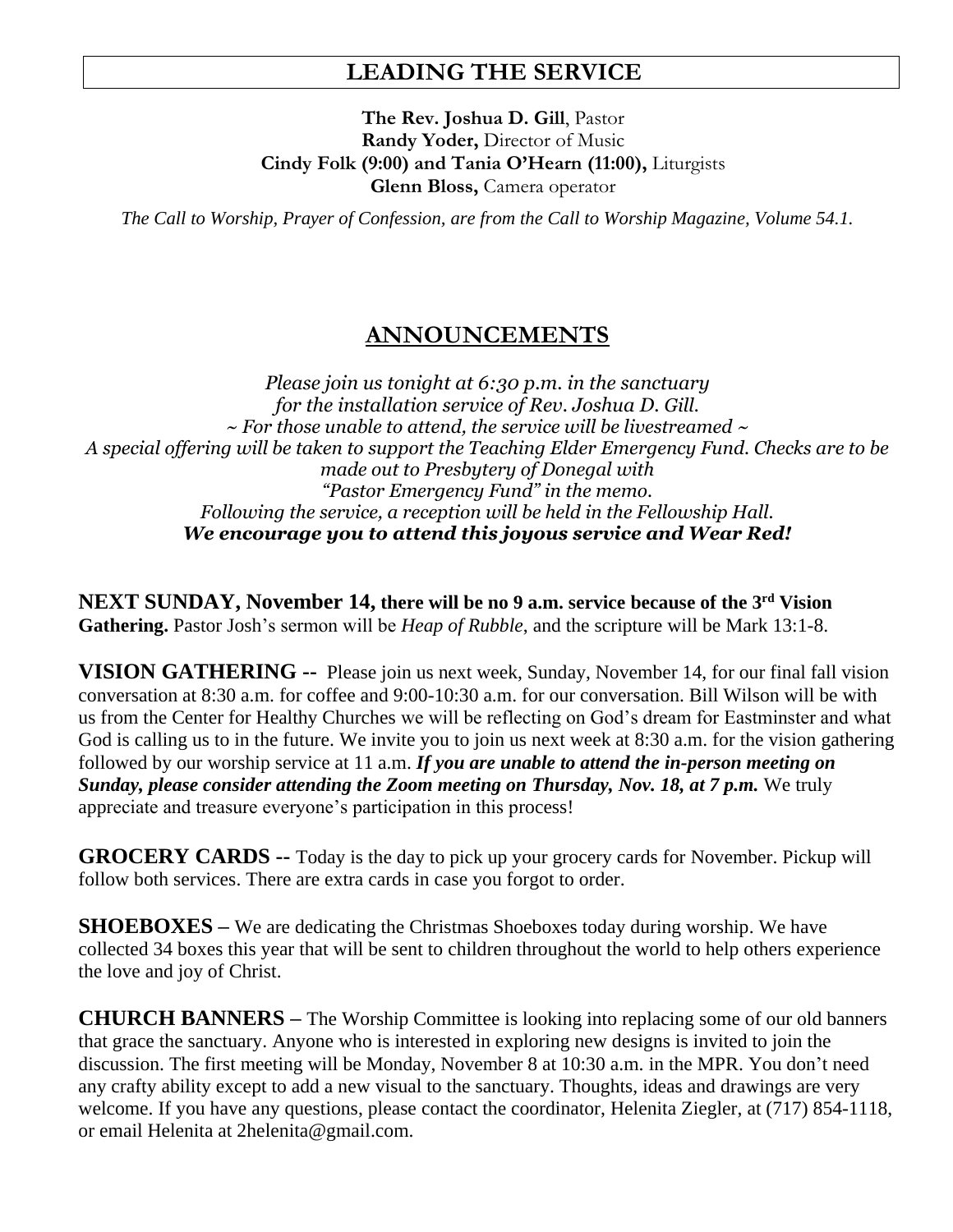**CRISPUS ATTUCKS SCHOOL SUPPLY COLLECTION --** Through November 14th we will be collecting spiral notebooks, pencils, pens, erasers, notebook paper, Chapstick, individual tissue packs and individual hand sanitizers. This will be a great help keeping the students supplied and healthy! There will be a container in the MPR (near the TPTB bin) until both services are back in the church. Thank you for your generosity, as the school is very grateful for your support!

**THANKSGIVING "FOOD BOX" GIFT CARDS --** Once again, we are asking for financial donations for grocery gift cards so that \$75 worth of cards will be given to the 14 families at Bell Family Shelter. With Covid and supply chain issues, we were concerned that it may be difficult to find the things we need in the quantity we would need. Please make your check out to Eastminster Presbyterian with "Food Boxes" in the memo. We thank you in advance for your contributions that will make it possible for these families to have a blessed Thanksgiving!

**SUNDAY MORNING BIBLE STUDY --** We are studying the book of Acts, and invite you to join us any Sunday as we explore the birth of the church! You will find us in the Library at ten o'clock and we would love to have you with us on the journey! Chapter 5 is our focus this Sunday, Chapter 6 and 7 next week!

In Our Thoughts<br>&Prayers

**Please keep these people in your prayers this week:**

*Robin Blakely & Tom Banks Lucille Crumling Peggy Deming Marilyn DiCola Zack Harbold Norman Hoyt Wyatt Leik Bob Maxwell Janet & Ken Sweigert Laura Tyminsky Gene Vega Linda Williams*

*If you would like to have someone placed on the prayer list, please first obtain that person's permission and then drop a note in the offering plate, or contact Beth Anne by e-mail at epcyorkoffice@gmail.com or phone 717-755-6222.*